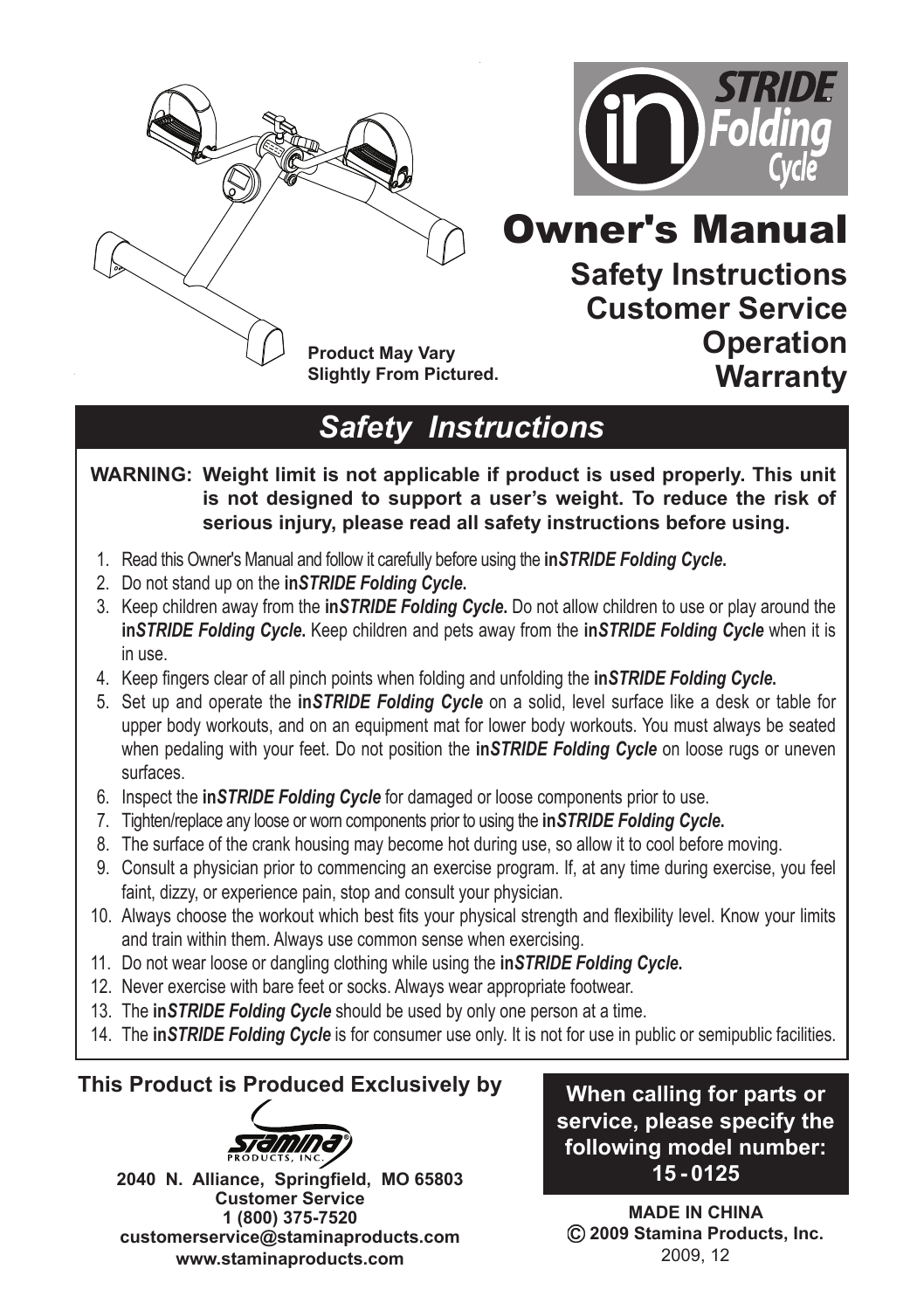# *Assembly & Operational Instructions*

- STEP 1: Unfold the FRONT FRAME(2) from the MAIN FRAME(1) and secure with the LOCKING KNOB(20). Adjust the STAND CAPS(3) to set the **in***STRIDE Folding Cycle* on the floor.
- STEP 2: Bolt the T KNOB(14) into the hub on the MAIN FRAME(1).
- STEP 3: Slide the TIMER(22) onto the plate on the MAIN FRAME(1).
	- NOTE: The INNER and OUTER PEDAL STRAPS(12, 13) on both sides are connected together with touch fastener. To adjust, separate the pedal straps and attach them together in different location which allow your feet to be easily removed from the PEDALS(11).
- CAUTION: The surface of the crank housing may become hot during use, so allow it to cool before moving. Read the cautions posted on the **in***STRIDE Folding Cycle***.**

**CAUTION HOT SURFACE!** The surface may become hot during use, so allow it to cool before moving.



#### **LOAD ADJUSTMENT**

To increase the intensity of your workout, turn the T KNOB(14) clockwise. To decrease the resistance, turn the T KNOB(14) counterclockwise.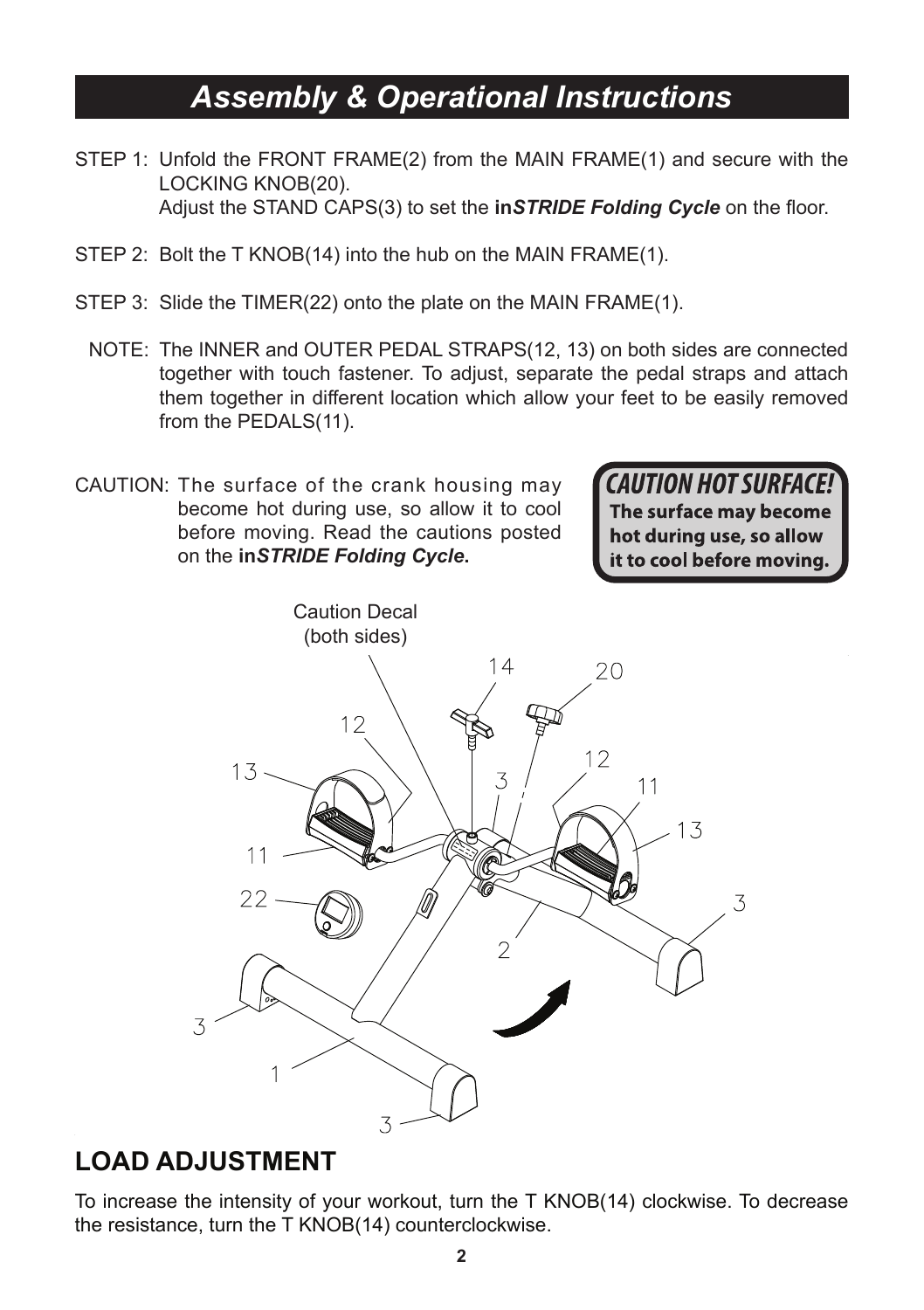# *Assembly & Operational Instructions*

#### **USING THE ELECTRONIC TIMER**

**TIMER Function:** The electronic timer displays minutes and seconds up to 99.59.

- 1. To time your workout, begin by pressing and holding the button on the face of the timer until zeros are displayed. Release the button.
- 2. Start the timer by pressing and releasing the button. Now you are ready to begin your workout.



- 3. To stop or pause the timer, press and release the timer button. This freezes the workout time. To resume your workout without losing the time displayed before stopping or pausing, press and release the button again.
- 4. When you complete your workout, press and release the timer button. The timer will automatically turn off after being in stop or pause mode for 4 minutes.
- **NOTE:** Even after the timer automatically turns off, the time that was displayed prior to shut off will remain in memory. To resume your workout without losing the time displayed before stopping, press and release the timer button. To clear the time and start a new workout, start again at step 1.
- **BATTERY:** The electronic timer operates with a 3v CR2032 mercury battery, included. Replace the battery when you see inconsistencies in the display.

## **FOLDING AND STORAGE**

- 1. To store the **in***STRIDE Folding Cycle,* simply keep it in a clean dry place.
- 2. The minimum folded dimensions of the **in***STRIDE Folding Cycle* are approximately 15.5" long x 15" wide x 6.5" tall. Please measure your **in***STRIDE Folding Cycle* if exact dimensions are needed.
- 3. To fold, remove the LOCKING KNOB(20), and fold the FRONT FRAME(2) to the MAIN FRAME(1). Reattach the LOCKING KNOB(20) to the FRONT FRAME(2).
- 4. To avoid damage to the TIMER(22), remove the battery before storing for one year or more.

## **MAINTENANCE**

The safety and integrity designed into the **in***STRIDE Folding Cycle* can only be maintained when the **in***STRIDE Folding Cycle* is regularly examined for damage and wear. Special attention should be given to the following:

- 1. A light oil is applied to the pedals of your **in***STRIDE Folding Cycle* before shipping. Reapply oil if the pedals begin squeaking.
- 2. Verify that all nuts and bolts are properly tightened.
- 3. Use only Stamina Products components for maintenance and repair. For replacement parts, contact us at customerservice@staminaproducts.com or call 1-800-375-7520.
- 4. Keep your **in***STRIDE Folding Cycle* clean by wiping with an absorbent cloth after use.